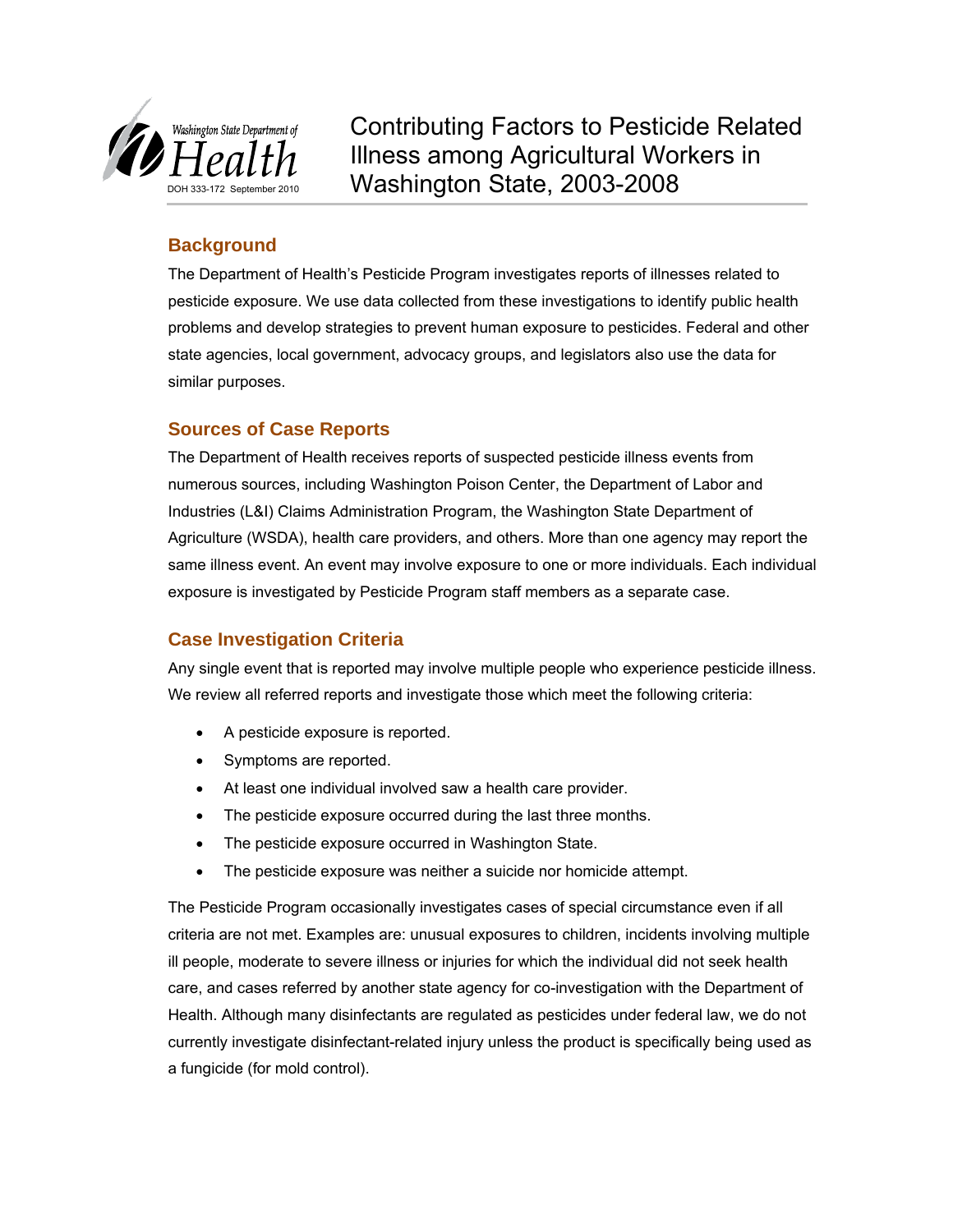## **Classification of Investigated Cases**

The Pesticide Program investigators interview individuals, obtain pesticide application and medical records, and, at times, conduct field visits. Investigators use these data to determine the likelihood that reported symptoms are related to a pesticide exposure. Investigators classify cases using documentation of exposure and health effects, and evaluation of the causal relationship. We use the National Institute for Occupational Safety and Health (NIOSH) Case Classification System to distinguish between Definite, Probable, Possible (DPP). Other classification categories also include Suspicious, Insufficient Information, and Unlikely cases. Minimum criteria for assignment to DPP classifications include: symptoms are characteristic of known toxicological effects of the pesticide, and the time between exposure and symptom onset is consistent. Further description of DPP cases is provided in [Table 1](#page-1-0). Numbers of DPP cases for the years 2003 through 2008 are shown in Table 1.

#### <span id="page-1-0"></span>**Table 1. Classification Criteria of Definite, Probable, and Possible Cases**

|                 | <b>Evidence of Exposure</b>                                                                                                                   | <b>Evidence of Health Effects</b>                                                                                             |
|-----------------|-----------------------------------------------------------------------------------------------------------------------------------------------|-------------------------------------------------------------------------------------------------------------------------------|
| <b>Definite</b> | Laboratory, clinical, or environmental<br>evidence corroborates exposure, and $\rightarrow$                                                   | Two or more post-exposure health effects<br>(one a sign*) or lab findings are reported<br>by a licensed health care provider. |
| Probable        | Laboratory, clinical, or environmental<br>evidence corroborates exposure, and $\rightarrow$                                                   | Two or more post-exposure symptoms**<br>are reported by the individual or a health<br>care provider.                          |
|                 | Evidence of exposure is based on report<br>from case, witness, application,<br>observation of residue or contamination,<br>and $\rightarrow$  | Two or more post-exposure health effects<br>(one a sign) or lab findings are reported<br>by a licensed health care provider.  |
| <b>Possible</b> | Evidence of exposure is based on reports<br>from case, witness, application,<br>observation of residue or contamination,<br>and $\rightarrow$ | Two or more post-exposure symptoms**<br>are reported by the individual or a health<br>care provider.                          |

*\*Signs are considered objective evidence of illness and are observable on examination by a health care provider (e.g. low heart rate, cough, rash, depressed cholinesterase activity).* 

*\*\*Symptoms are considered subjective evidence of illness and may not be observable on examination by a health care provider (e.g. headache, nausea, dizziness).*

| <b>Classification</b>            | 2003 | 2004 | 2005 | 2006 | 2007 | 2008 |
|----------------------------------|------|------|------|------|------|------|
| Definite                         | 69   | 63   | 49   | 21   | 36   | 48   |
| Probable                         | 53   | 55   | 48   | 39   | 63   | 90   |
| Possible                         | 62   | 86   | 91   | 89   | 108  | 114  |
| <b>Total DPP Cases</b>           | 184  | 204  | 188  | 149  | 207  | 252  |
| All Cases Reported               | 275  | 269  | 252  | 254  | 310  | 310  |
| Percent DPP                      | 67%  | 76%  | 75%  | 58%  | 67%  | 81%  |
| Percent Insufficient Information | 17%  | 14%  | 17%  | 22%  | 18%  | 7%   |

#### **Table 2. DPP Case Classification, 2003 – 2008**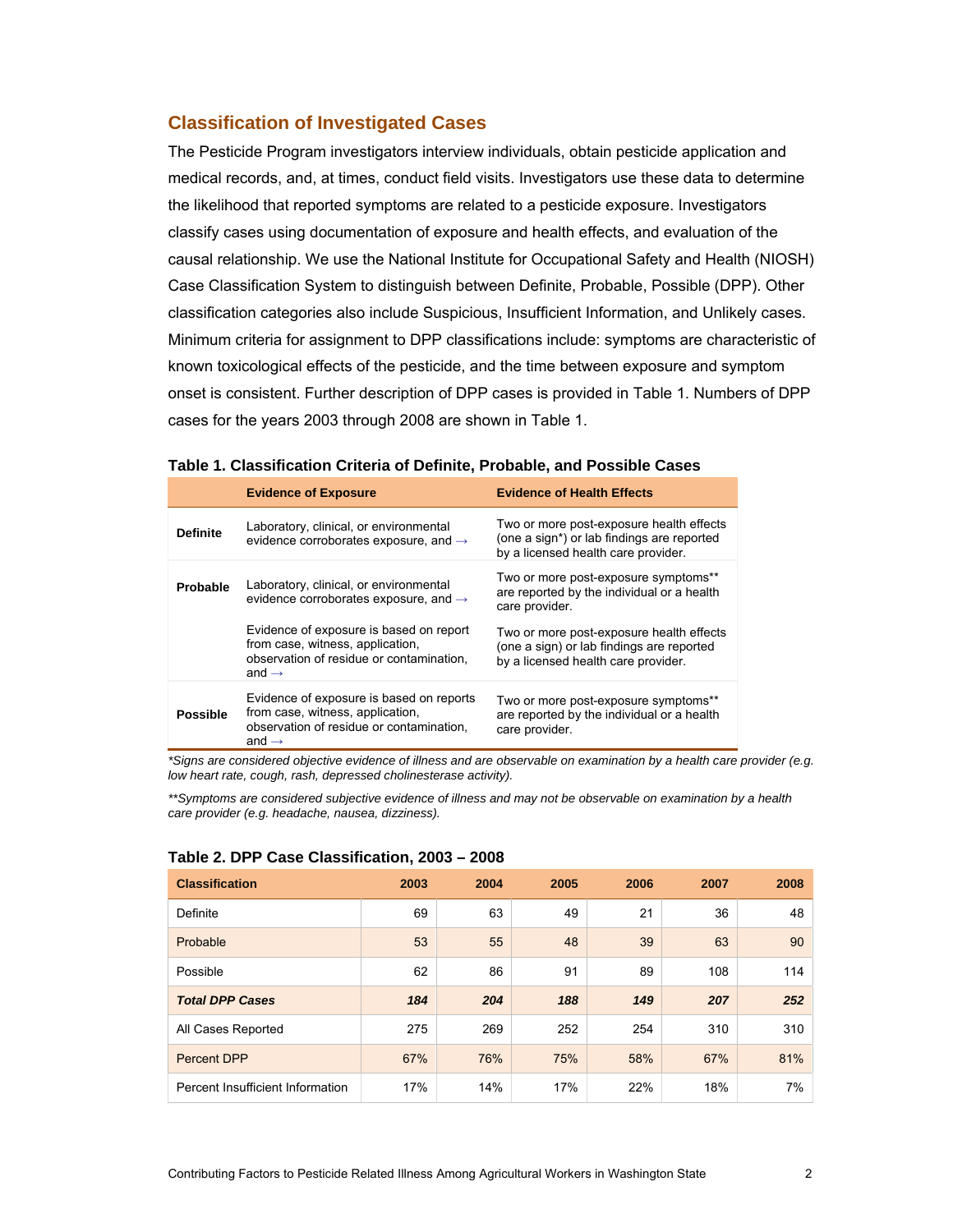# **Underreporting**

The number of DPP cases documented by the Pesticide Program is an underestimate of the actual number of pesticide-related illness and injuries that occur in Washington each year. Our surveillance system captures mainly cases that seek medical care and for which the health care provider either calls the Washington Poison Center and/or files an L&I industrial insurance claim.

Many people with mild symptoms do not seek health care. Poison Center data provides a limited measure of this. Most of the pesticide-related calls that the Poison Center reports to us through the Pesticide-Illness Electronic Reporting System (PIERS), are from people that did not seek health care. As such, they failed to meet our criteria for investigation. Medical outcome of these calls were mostly coded by Poison Center staff as "minor effect" or "not followed, minimal clinical effect possible."

Occupational cases in our data set may be similarly under-represented. Workplace exposures are generally reported through L&I, not the Poison Center. During focus group meetings with farm workers in the Yakima area in 2001, workers explained that they would not likely take time off from work to seek health care for mild to moderate symptoms<sup>[1](#page-2-0)</sup>. They are also unlikely to self report to a government agency, voicing concerns about possible detriments to their job security.

<span id="page-2-1"></span>In addition, there is under-reporting from health care providers.

- Providers may not recognize the symptoms as being pesticide-related.
- Providers may not know to report.
- Providers may decide that other clinical responsibilities take precedent.
- The patient's employer may be self-insured so claims would not be submitted to L&I.

Currently there is no good estimate of the extent of health care provider under-reporting in Washington. In a Department of Health study completed in 2004, our pesticide illness surveillance captured about 60 percent of occupational illnesses that sought medical care in the Yakima area and were given a pesticide-specific diagnosis<sup>[1](#page-2-1)</sup>. Farming employers are primarily insured through L&I, so the percentage of capture of health care visits for occupational pesticide-related injuries may be relatively higher in this region. No state studies have been done to estimate the number of health care visits for urban residential pesticide exposures that go unreported.

<span id="page-2-0"></span>l <sup>1</sup> See "Improving Data Quality in Pesticide Illness Surveillance" June 17, 2004, at [www.doh.wa.gov/ehp/oehas/publications\\_pdf/improving\\_data\\_quality\\_in\\_pesticide\\_illness\\_surveillance-2004.pdf](http://www.doh.wa.gov/ehp/oehas/publications_pdf/improving_data_quality_in_pesticide_illness_surveillance-2004.pdf).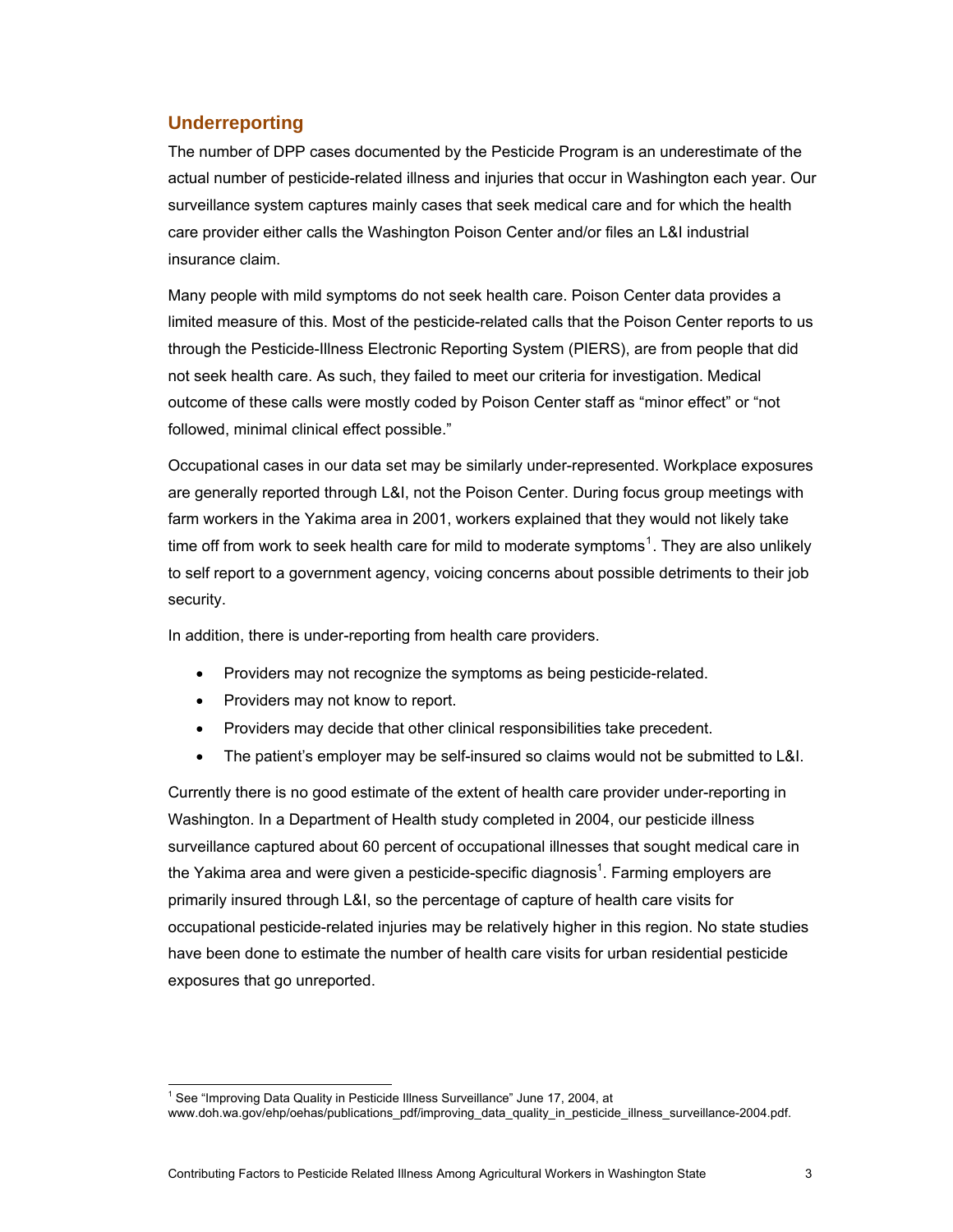Passive surveillance programs never capture every case. Their strength is in capturing enough cases to understand what problems are occurring and why. The focus of our pesticide illness monitoring is to collect data for targeted prevention. Although it is possible that our surveillance is missing significant cases, we are documenting enough problem areas to be able to conduct prevention activities.

# **Identifying Contributing Factors to Pesticide-Related Illness among Agricultural Workers (2003 – 2008)**

In June 2010, the Department of Health completed a five-year grant from the National Institutes of Occupational Safety and Health (NIOSH) to better identify root causes for pesticide illness and injuries among agricultural workers. Multiple research studies in WA State have showed this population to carry a higher burden of pesticide exposure than the general population and they represent 30% of our total DPP acute cases of pesticide-related illnesses. This was a supplemental grant to improve pesticide illness surveillance with an emphasis on understanding the root causes of 1) improper personal protective equipment (PPE) practices and 2) pesticide drift. The project had several components:

- 1. Monitor the frequency and nature of contributing factors for pesticide-related illness among agricultural workers. *Method*: We added questions in our regular interview to understand why exposures occurred and developed new coding to track responses. We also coded two preexisting years of cases (2003 – 2004) using information in the case file.
- 2. Identify specific PPE problems that contributed to pesticide-related illnesses and injury. *Method*: We recorded as much detail about the specific nature of PPE problems noted in the case investigation. We coded major categories of PPE problems and added text fields to record further detail about why the problem existed.
- 3. Identify specific contributing factors in incidents involving pesticide drift. *Method*: we developed a one-year inter-agency checklist to solicit additional information on possible factors that contributed to drift to workers. We also added a text field to record as much detail as possible from the investigations of Health and enforcement agencies during the other years of the grant.

## **Findings**

From 2003 through 2008, we documented 351 cases of agricultural workers with an illness or injury plausibly<sup>[2](#page-3-0)</sup> related to occupational pesticide exposure (Figure 1). Medical outcomes were mostly mild in severity. Handlers had a higher percentage of moderate to severe outcomes

<span id="page-3-0"></span><sup>1</sup>  $^2$  Cases of illness or injury classified by Health Pesticide Program as definitely, probably or possibly related to pesticide exposure.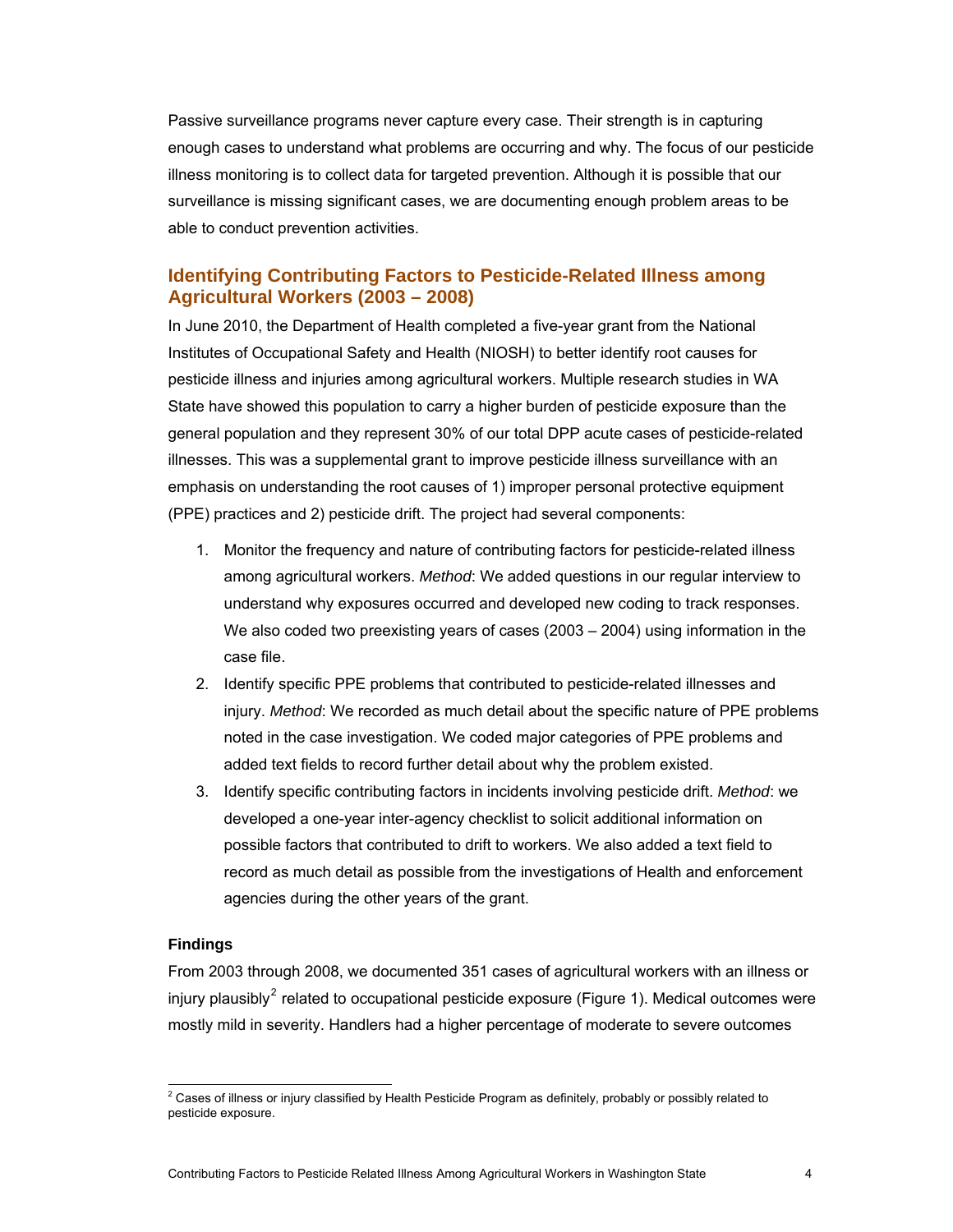(14%) compared to other workers (10%). We did not identify any deaths from occupational exposure among agricultural workers during this time period.

Pesticides handlers were identified using the EPA Worker Protection Standard (WPS) definition of "handling." Handlers were mixing, loading, or applying pesticides; cleaning or fixing contaminated equipment; or handling open pesticide containers. Other workers were harvesting, thinning, moving irrigation pipes, or doing other agricultural work. Only cases classified as definitely, probably, or possibly due to pesticide exposure are included.





*\*The lighter shade represents workers with moderate to severe injury or illness.* 

Health tracked 16 different underlying factors that contributed to over-exposure ([Table 3\)](#page-5-0). Among pesticide handlers (*n*=167), the leading contributing factors were lack of required personal protective equipment (PPE) and other PPE problems. Among other agricultural workers (*n*=184), pesticide drift was the leading factor in their over-exposure.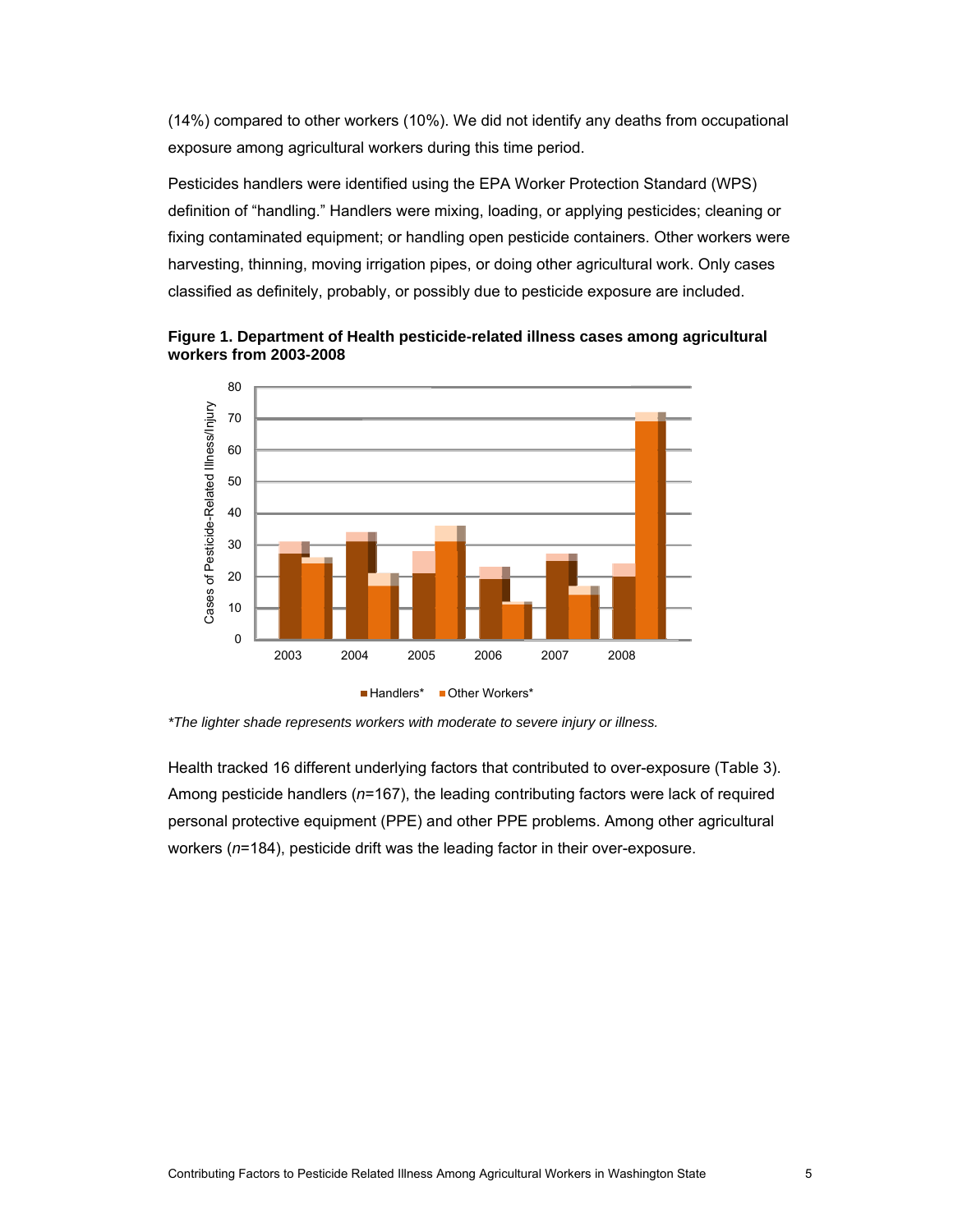### <span id="page-5-0"></span>**Table 3. Contributing factors to pesticide-related illness among agricultural workers (2003 – 2008)\***

| <b>Contributing Factors Identified</b>                                    | <b>Handlers</b><br>$(n=167)$ | <b>Other Workers</b><br>$(n=184)$ |
|---------------------------------------------------------------------------|------------------------------|-----------------------------------|
| Posting or notification didn't occur                                      | $\overline{2}$               | 20                                |
| People were exposed in the treated area during<br>application             | 1                            | 15                                |
| Structure not adequately ventilated before allowing<br>people to re-enter | 1                            | 0                                 |
| Early re-entry                                                            | $\Omega$                     | 19                                |
| Required eye protection not worn                                          | 42                           | 2                                 |
| Other required PPE not worn                                               | 43                           | 5                                 |
| PPE in poor repair, not maintained, not worn correctly                    | 29                           | 1                                 |
| Spill or splash (not involving equipment failure)                         | 27                           | 2                                 |
| Product not stored properly/ within reach of children                     | 0                            | 1                                 |
| Decontamination not adequate or timely                                    | 14                           | 2                                 |
| Intentional misuse of a pesticide to cause harm                           | 0                            | 1                                 |
| Other label violations identified                                         | 8                            | $\overline{4}$                    |
| No label violation identified but person still became<br>exposed/ill      | 53                           | 41                                |
| <b>Equipment failure</b>                                                  | 22                           | 2                                 |
| <b>Drift</b>                                                              | 3                            | 101                               |
| Applicator not properly trained and/or supervised                         | 24                           | $\overline{7}$                    |
| Other                                                                     | 1                            | 7                                 |
| <b>Unknown</b>                                                            | 15                           | $\overline{7}$                    |

*\*More than one factor can be coded for each case so the columns do not add to the total cases from each category of agricultural worker.*

We analyzed contributing factors for handlers separately from other workers since these groups often access different venues for training in Washington State. Handlers are educated mainly through pesticide license recertification classes and on-the-job training provided by licensed applicators. Other workers are reached through on-the-job training required by WPS, radio shows, community services, and health fairs. Employers may want to emphasize different prevention messages when training their handlers and their harvesting crews. Public health and worker protection programs at the Department of Health, L&I, and WSDA, may want to incorporate the prevention messages most specific to their outreach audience.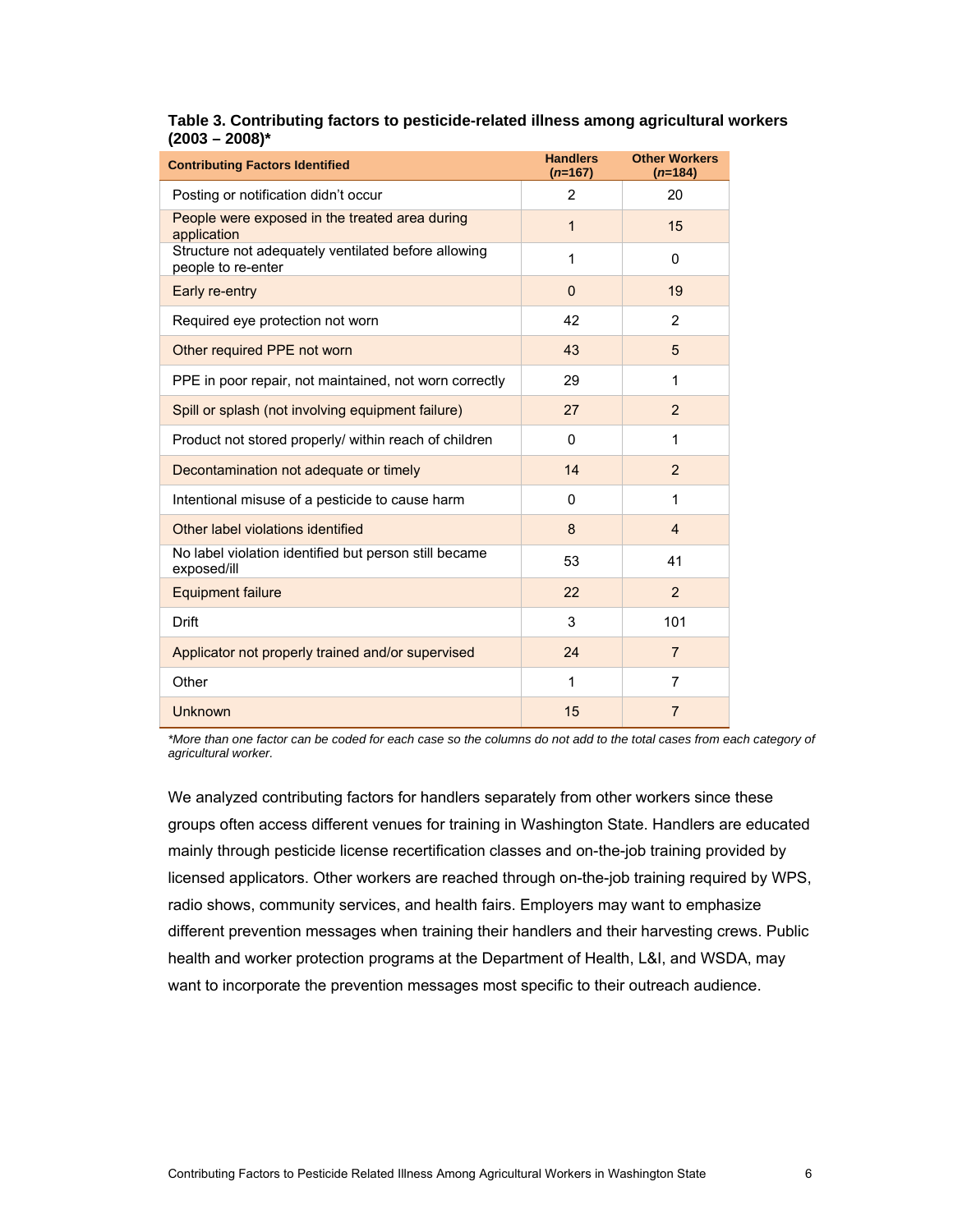# **Agricultural Pesticide Handlers** (*n*=167)

### **PPE problems that contributed to exposure** (*n*=93 workers)

Fifty-six percent of handlers were missing at least one piece of required PPE (68 handlers) or had another identified problem with their PPE (29 handlers)<sup>[3](#page-6-0)</sup>. Forty-two workers were missing required eye protection, and 43 were missing another piece of PPE: gloves (*n*=31), respiratory PPE (*n*=15), rubber roots (*n=*6), and apron when mixing (*n*=4). Seventeen workers were missing both eye PPE and another required piece of PPE. Four workers were missing at least one piece of PPE and also had a problem with PPE that they were wearing.

| <b>Contributing Factor Identified*</b>                    | Total # workers with problem** |                                 |                                     |  |
|-----------------------------------------------------------|--------------------------------|---------------------------------|-------------------------------------|--|
| Missing eye PPE                                           | 42                             | 68 workers with<br>at least one |                                     |  |
| Other required PPE not worn                               | 43                             | piece of missing<br><b>PPF</b>  | 93 workers with<br>some PPE problem |  |
| PPE in poor repair, not maintained,<br>not worn correctly | 29                             |                                 |                                     |  |

### **Table 4. PPE Problems that contributed to exposure**

*\*This represents only those cases where the missing PPE contributed to their exposure. If the person was missing eye protection but had an exposure on their foot, missing eye PPE would not have been coded as a contributing factor.* 

*\*\*The last two columns adjust for multiple contributing factors coded for some workers.*

We recorded a reason in 68% of the cases of missing PPE. The leading reasons given for missing PPE were that the employer didn't provide it (*n*=10) or that handlers otherwise did not think PPE was needed (*n*=9). In 8 cases, the handler was wearing an inadequate type of PPE (such as sunglasses instead of safety glasses, cotton instead of rubber gloves). In seven cases, the handler removed PPE to clean a sprayer, fix a plugged nozzle, or itch their face.

<span id="page-6-0"></span>l *3 This represents only those cases where the missing PPE contributed to their exposure. If the person was missing eye protection but had an exposure on their foot, missing eye PPE would not have been coded as a contributing factor.*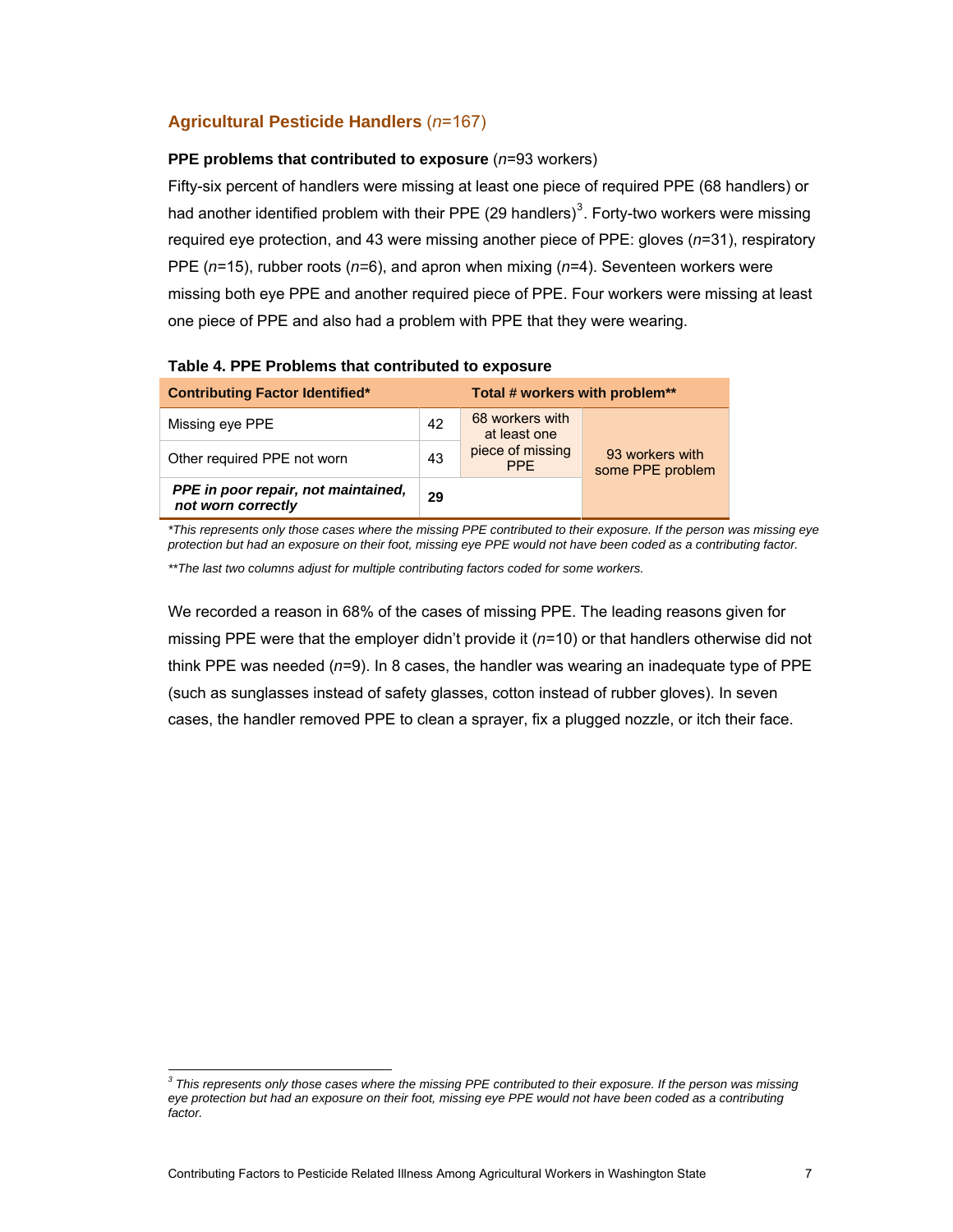| <b>Primary Reason Reported for Missing PPE</b> | $(n=68)$       |
|------------------------------------------------|----------------|
| Employer did not provide                       | 10             |
| Didn't think it was needed                     | 9              |
| Wearing wrong type                             | 8              |
| Label not explained/poorly supervised          | $\overline{2}$ |
| Removed to clean or fix equipment              | 6              |
| Did not wear due to heat                       | 5              |
| Removed to scratch eye/nose                    | $\mathbf{2}$   |
| Forgot to use                                  | 1              |
| Other                                          | 3              |
| Unknown                                        | 22             |

#### **Table 5. Primary Reason Report for Missing PPE**

In 24/68 cases (36%), the worker was exposed while doing a handling task that was not strictly mixing, loading, or spraying but which is considered handling by WPS. Examples are: cleaning application equipment after an application, fixing contaminated equipment, moving open containers, supervising a handler in the treated area, and unclogging a nozzle or adjusting valves midway through an application. We suspect that these workers were unaware that handler PPE was required for these tasks under WPS or were not motivated to wear PPE for tasks they perceived as having low risk of exposure.

Exposures to unexpected spill or splashes were co-factors in 26/68 cases (38%) in which the handler was missing required PPE. Half of these 26 cases were due to some type of equipment failure. This observation could be used to motivate workers to guard against unexpected splashes by wearing their PPE for all tasks where direct exposure is possible. Another co-factor identified in 26% of cases with missing PPE was lack of training and supervision. This would include cases where the supervisor did not provide PPE, did not instruct the handler to wear PPE, or did not provide initial training or instruction.

Twenty-nine handlers were wearing PPE with some identified problem. These were largely issues with respirators and goggles. In eight cases, the respirator cartridge was not changed frequently enough or had an incorrect filter. Cartridge change-out problems were noted if the worker reported smelling chemical through the mask or long periods (days to weeks) between cartridge replacements. In four cases, the handler was wearing a damaged respirator. In six cases, the respirator had a poor fit. In five cases, the goggles had a poor fit. Poor fit was coded if the worker mentioned that the seal of the respirator opened on the side when they turned their head, or that the goggles let mist or drips in through the seal. Poor fit was also coded if co-investigation by another agency documented an improper fit.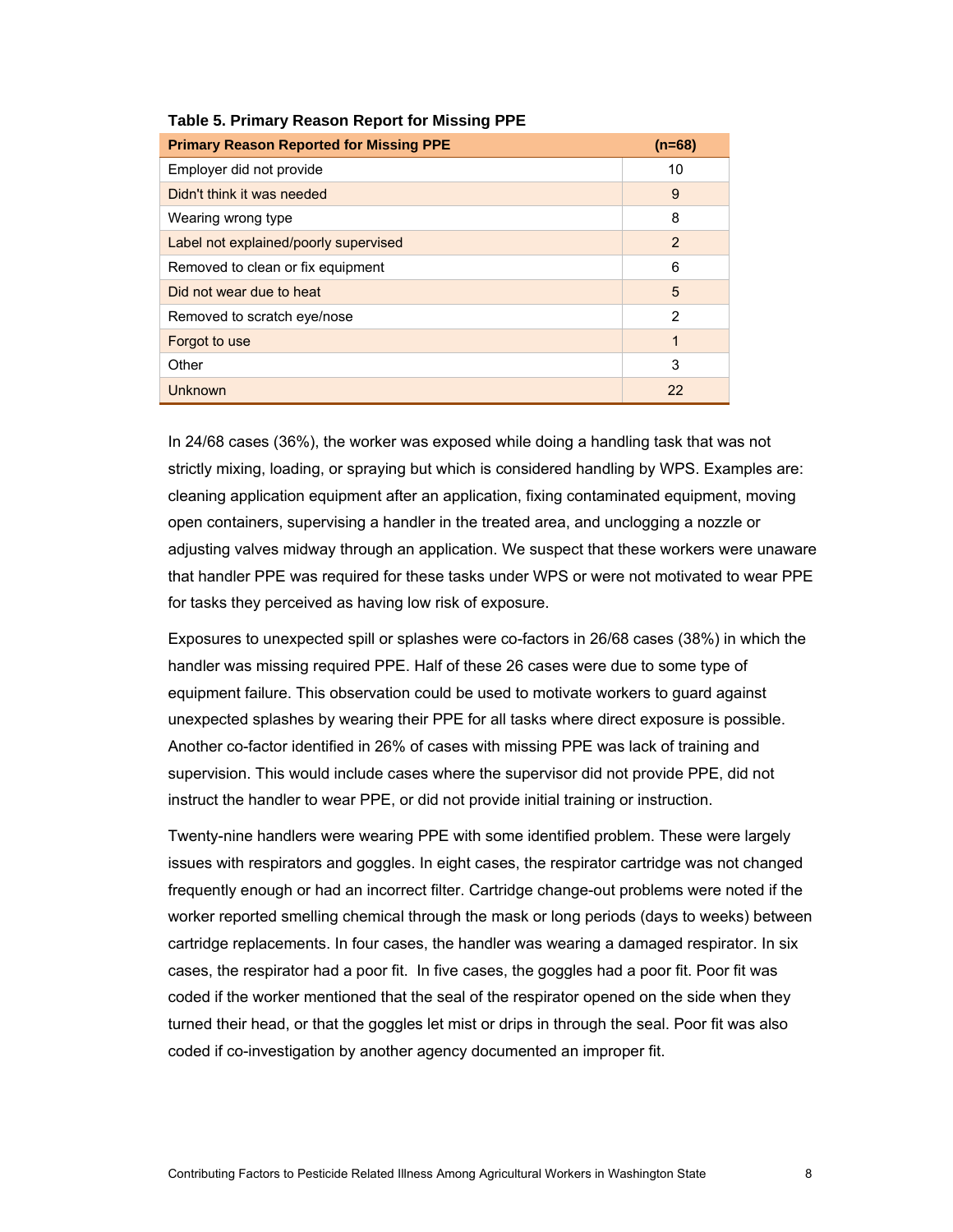A "respirator fit-test" is required at least once to confirm that the brand and size of a worker's respirator seals well over the shape of his face. In addition, a fit check is done each time the worker dons the respirator in order to detect improper seal due to loose straps, a faulty valve, or facial hair interfering with seal of respirator. The seal should not break when the worker moves his head in any direction. Many of the PPE problems identified could be addressed by attention to proper cartridge change-out and daily fit checking of respirators.

#### **Spill and splashes** (*n*=49)

[Table 6](#page-8-0) shows the cases for which spills and splashes were identified as a contributing factor. Cases are coded under two categories depending on whether failure of spray equipment was involved.

<span id="page-8-0"></span>

| <b>Contributing factor</b>                                | <b>Applicators</b> | <b>Mixer/Loaders</b> | <b>Repair and</b><br><b>Maintenance</b> | <b>Totals</b> |
|-----------------------------------------------------------|--------------------|----------------------|-----------------------------------------|---------------|
| Spills and splashes not<br>involving equipment<br>failure | 6                  | 15                   | 5                                       | $27*$         |
| <b>Equipment failure</b>                                  | 14                 |                      |                                         | 22            |
| <b>Totals</b>                                             | 20                 | 16                   | 12                                      | 49            |

#### **Table 6. Spills and Splashes Identified as Contributing Factors**

*\*Total for this row includes on an additional worker who was transporting pesticides.*

Spills and splashes were factors in 29% of the handler cases. Nearly half (45%) were due to equipment failures. The most common problems for applicators were ruptured spray hoses (*n*=7) and hoses and valves failing when the tank pressure was increased (*n*=3). The most common problem for mixers and loaders was eye injury from splashes not involving equipment failure (*n*=11). In eight of these cases, the handler was missing eye protection. The most common exposures for workers repairing or maintaining equipment occurred when unclogging nozzles (*n*=6) and washing sprayers after application (*n*=5). Cases in which spray mist blew back on the handler during the application were not included under spills and splashes.

Protection from spills and splashes should focus on 1) proper inspection and replacement of sprayer hoses, valves, and nozzles; 2) splash protection for eyes and face when mixing and loading pesticides; and 3) ensuring that workers understand that cleaning sprayers and repairing valves and nozzles are handler tasks and require handlers PPE at a minimum. Handlers should wear splash protection for their face whenever they make adjustments or repairs to pressurized spray equipment. Increased adoption of closed mixing systems and water soluble packets would also minimize splashes during mixing.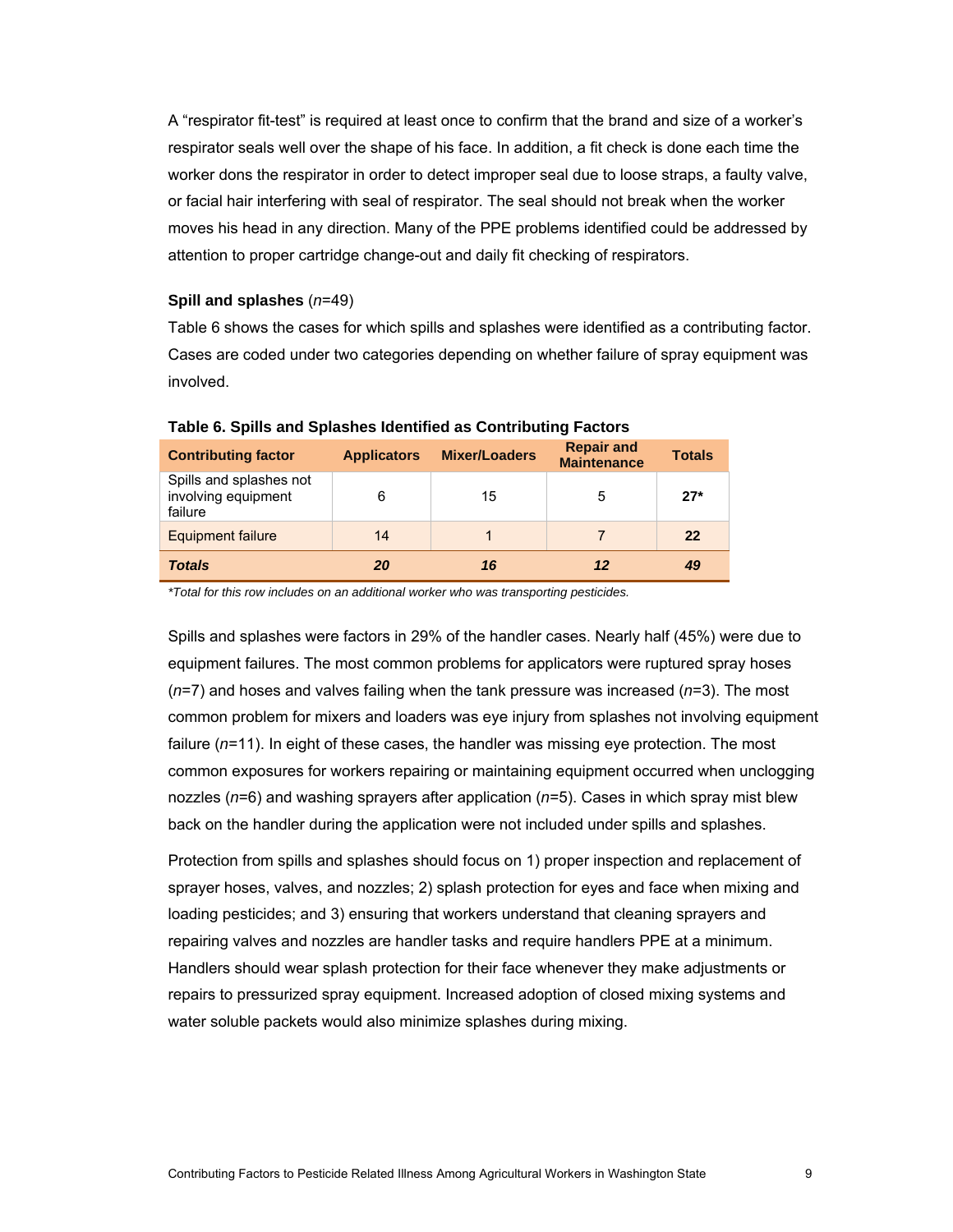#### **Lack of training and supervision** (*n*=24)

Poor training or supervision was coded as a contributing factor in 14% of all handler cases. This probably underestimates the problem since we did not directly ask about training or supervision in most cases. These cases represent only the cases where the worker reported lack of supervision as a contributing factor (10 cases) or where we noted an obvious lapse in supervision or training. Often there were multiple errors involved. Examples are: supervisor didn't provide required PPE, worker continued to work in soaked clothing after pesticide leak because he was unaware of the chemical hazard, supervisor gave the handler unsafe work instructions, and handler was unable to read English yet no one explained the label to him. Lack of training and supervision was often a cofactor with missing PPE (19 cases) or spills and splashes (8 cases). Twenty of these 24 handlers were not licensed. Licensed applicators who supervise handlers should make sure all required PPE is worn and that handlers fully understand the potential for injury in their assigned tasks.

#### **No label violation but handler still became ill** (*n*=53)

This code was used when the handler appeared to have complied with the PPE requirements but was still exposed with resulting injury. In a small number of cases, it appears that the handler had a sensitivity or allergic reaction to the spray. In 21 cases, the required eye protection did not protect the handler when a splash occurred or equipment broke. There are four ways to meet EPA's requirement for eye protection: safety glasses with side, brow and bottom protection; goggles; face mask; and full-face respirator. Safety glasses in particular were not effective in protecting against splashes or wind-blown spray mist.

At least one scenario was reported eight times and should be explored further to determine if the label is sufficiently protective. Handlers driving air blast sprayers in orchards frequently reported that they are exposed on their face and neck when they turn the tractor at the end of the row. This is partly due to turning their heads to look back at the sprayer during the turn. In addition, they may drive back through spray mist as they start the next row. This included one worker with 80% depression in cholinesterase activity who was wearing a fit-tested respirator, full PPE, and whose only reported exposure was that he sometimes smells and feels chemicals on his skin at the end of the rows. The eight handlers are in addition to six workers (coded as having a PPE problem) who specifically reported that their goggles or respirators did not seal tightly to their face when they turned their heads at the end of the row.

#### **Pesticide drift** (*n*=35 applications)

Pesticide drift was not a frequent cause of handler exposure but handlers are responsible to ensure that pesticides do not drift and contact other workers. Handlers and their supervisors should take note of the contributing factors for pesticide drift outlined on the next page.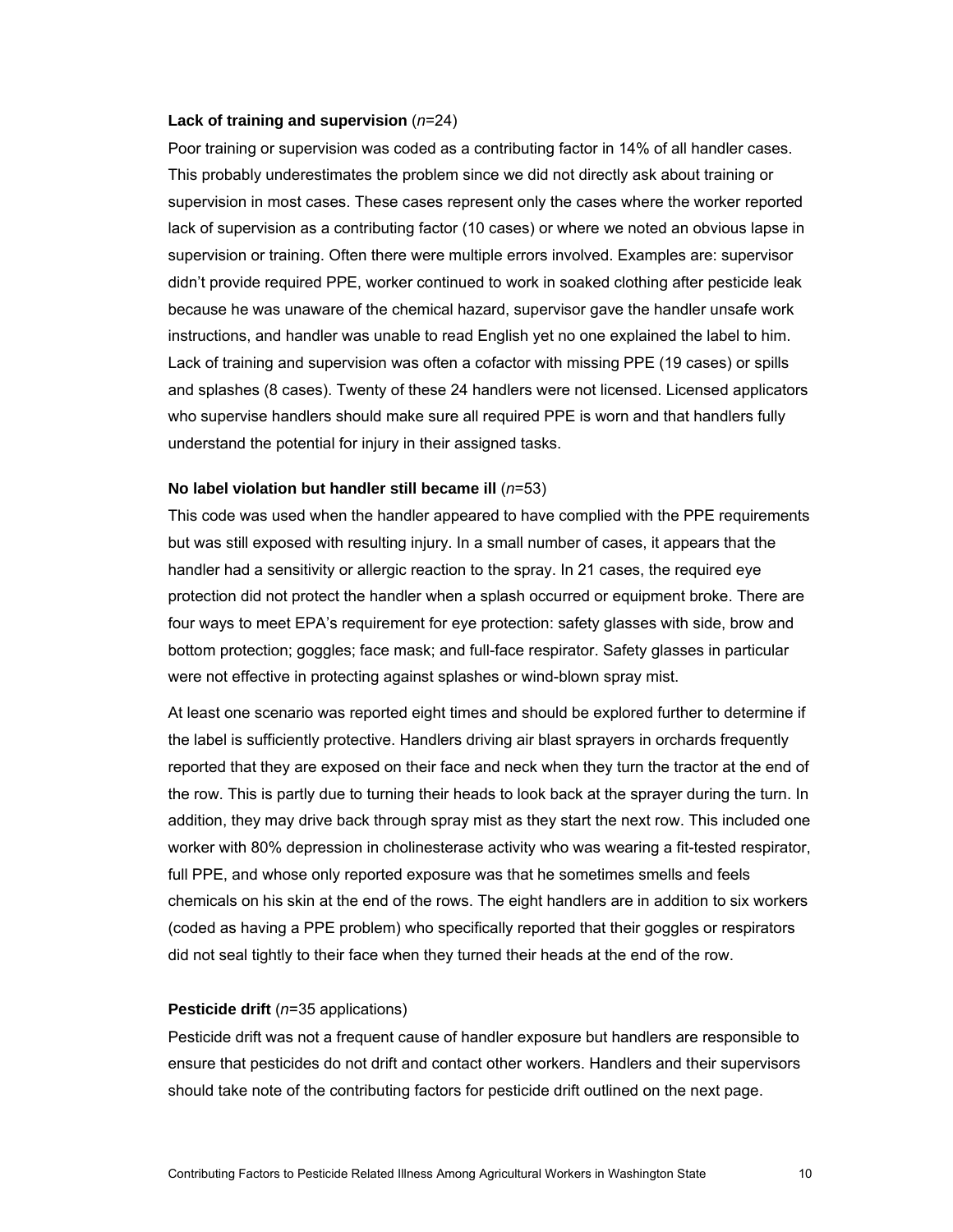#### **Type of pesticide** (*n*=167 handler cases)

Forty-four percent of handler cases involved exposure to an insecticide either alone or in combination with fungicides and other pesticides. Over half of these insecticide cases involved exposure to an acetylcholinesterase (AChE) inhibitor such as chlorpyrifos, azinphos-methyl, phosmet, dimethoate, or carbaryl. Herbicides, such as glyphosate, paraquat, and 2-4, D, were involved with 31% of cases. Fungicides are frequently tank mixed with insecticides and are under-represented visually in [Figure 2.](#page-10-0) Fungicides applied alone or in combinations were associated with 15% of handler cases. When we add the fungicides tank-mixed with insecticides, a total of 32% of the handler cases involved exposure to a fungicide. Common fungicides were sulfur compounds, mancozeb, and captan.



#### <span id="page-10-0"></span>**Figure 2. Type of Pesticide Involved with Handler Cases**

*Other characteristics:* Handlers in this data set were 98% male, 83% Hispanic, and 73% preferred to communicate in Spanish. Median age was 33 with range of 16-74 years old. Most were exposed while applying pesticides (75%). Ten percent were mixing or loading at the time of their exposure, 10% were repairing or maintaining equipment, three workers (1.5%) were transporting pesticides, and six workers (3.5%) were doing some combination of these handling tasks. Seventeen percent of handlers were licensed pesticide applicators, 57% reported to be working under the supervision of a licensed person, and 15% were not licensed. License status was unknown in 5% of the handler cases and not applicable in 6% of cases (no application taking place). Most frequent crops associated with handler cases were tree fruit (59%), potatoes (6%), hops (6%), berries (6%), nursery and ornamentals (5%), and grapes (4%), and cereal grains (2%). Ground sprayers (primarily air blast sprayers) were associated with 65% of handler exposures. Backpack sprayers accounted for 6%, power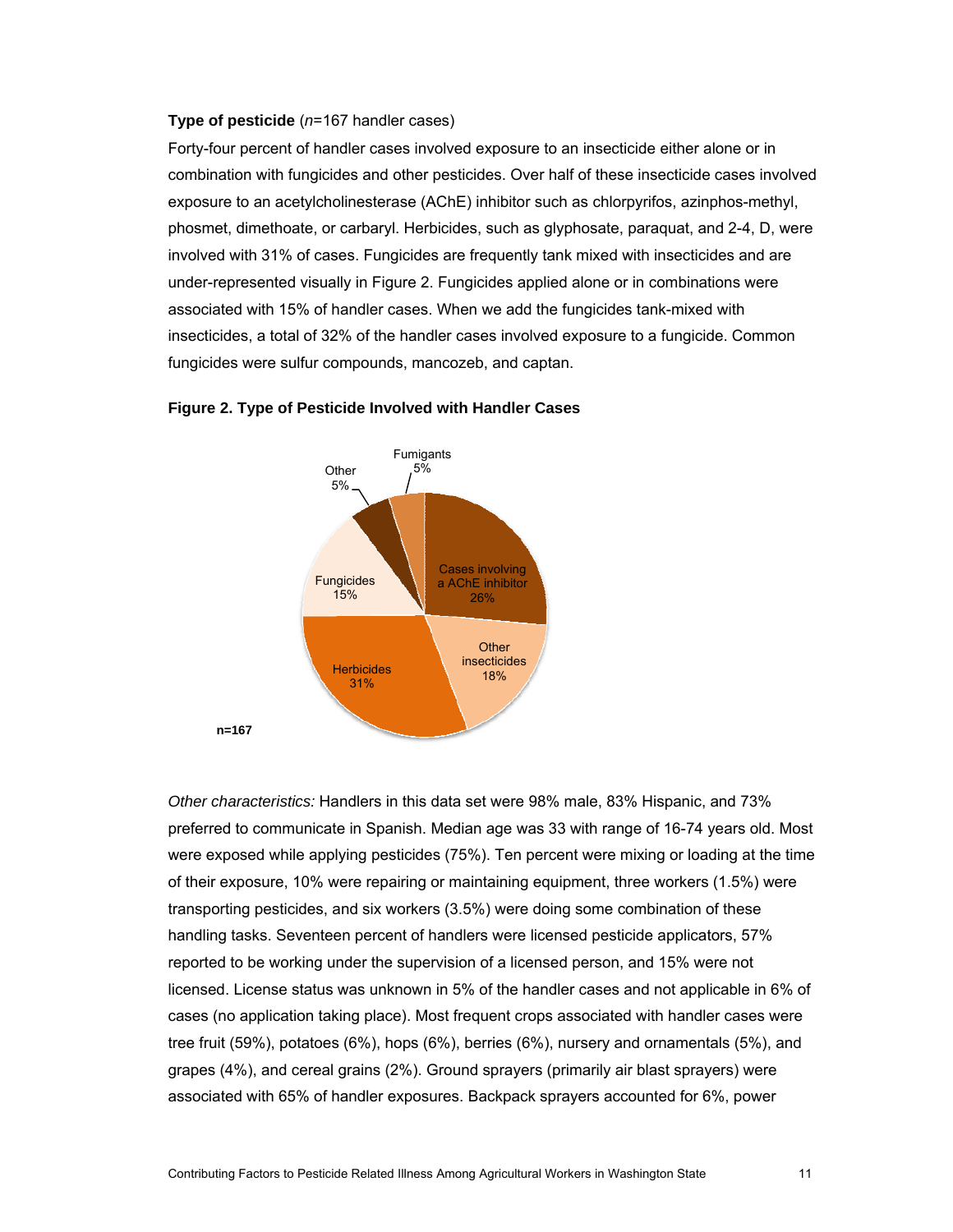sprayers with handheld spray lines (6%), and manual placement of baits or fumigants (5%). All other equipment categories were 3% or less including aerial applications.

#### **Other Agricultural Workers** (*n*=184)

#### **Pesticide drift** (35 incidents involving 104 workers)

Drift from agricultural pesticides is a persistent source of documented illnesses. In this six-year period, 80 incidents involving 191 people were considered by the Pesticide Program to be plausibly related to agricultural pesticide drift. More than half of these incidents involved drift to bystanders or workers outside agriculture. Thirty-five incidents, exposing three handlers and 101 other agricultural workers, are described below.

All 35 incidents involved pressurized application equipment. Five incidents involved aerial applications; the rest were ground sprayers. Two-thirds of the incidents (23/35) involved air blast sprayers in orchards. No other crop had more than two drift incidents involving workers. Since differences in acres planted do not explain the higher frequency seen in tree fruit, we need to understand the factors that make drift-related illness more likely in orchards workers. One possible explanation is the acute toxicity of the products used in orchards. Twenty of 23 orchard incidents involved insecticide exposures; seventy percent of these were cholinesterase inhibitors. Another factor may be the high pressure fan-shaped spray produced by the typical orchard air blast sprayer. Drift research has shown that fine droplets produced by this type of equipment are prone to drift. Our data suggest that drift-related illness among agricultural workers should decrease with continuing efforts to replace the most acutely toxic products in tree fruit and to modify or replace air blast sprayers.

Other factors which appeared to contribute to drift were: proximity of workers to the spray equipment, inadequate communication, and in at least 4 incidents, windy conditions. In most of the drift incidents the workers could see or hear a sprayer nearby. In 12/35 incidents, the reported distance between the worker and the sprayer was less than 50 meters or the worker was in the block/field being treated. In another 17 incidents, workers were in an adjacent block/field or at the edge of the block. When asked why workers were close to sprayers or in the same spray block, we often heard that they were not notified about the sprayer and were not sure they were permitted to leave their work when the drift reached them. In five incidents, the applicator saw the workers but thought he was a safe distance from them. In ten incidents, the sprayer worked for a neighboring farm. Adjacent farms are not required to notify each other when treating their perimeter fields but such notification could help keep workers a safe distance from pesticide applicators.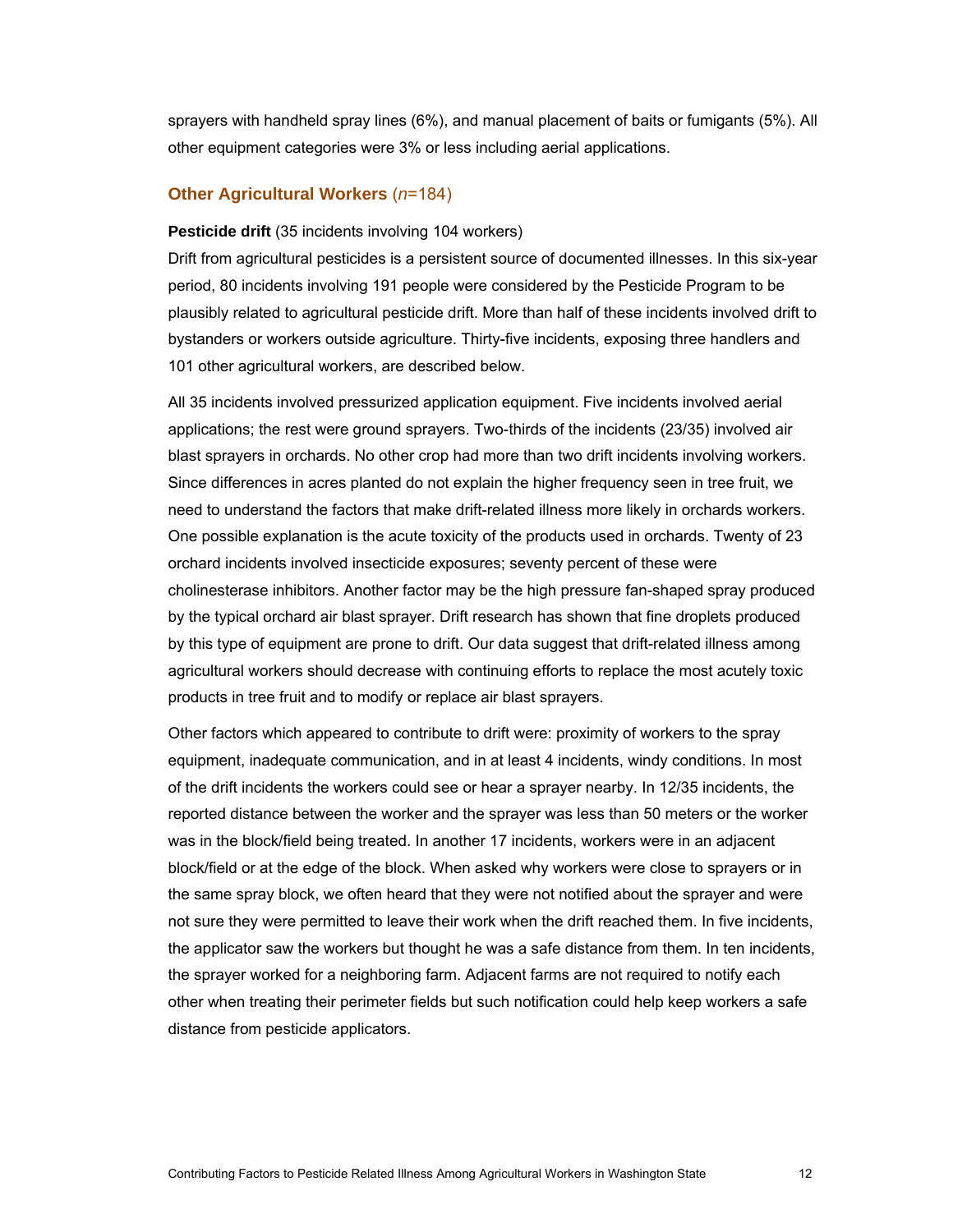### **Workers present in the treated area during application** (*n*=15) **or exposed during early re-entry** (*n*=19)

In 15 cases, workers were in the target area during the application. This resulted in exposure to direct spray or drift from nearby sprayers. Examples are a mechanic who was sprayed aerially while fixing an irrigation pump, farm workers who received direct spray when a speed sprayer passed one row away, and a dairy worker who worked in the same room as an automated insecticide mister. Poor communication or lack of notification appeared to be a factor in half of these cases. Examples are a mower who was surprised when a sprayer began working in the same area of the orchard and an apple packer who received spray in her face when a sprayer passed one row away. Farms need ongoing communication between pesticide applicators and other work crews to keep unprotected workers out of harm's way.

Early re-entry into a treated area was identified as a contributing factor in 19 cases (18 incidents). In several cases, neither the employer nor the workers were aware of the early reentry before we compared the investigation notes with the pesticide application records. There were eleven early entries on 12-48 hrs restricted entry intervals (REIs), and five early reentries on 14 day REIs. Again, communication problems appeared to be an underlying factor in 11/19 cases. Crop advisors and irrigators did not see posted signs, other workers reported that they did not see posted signs and were following verbal instructions from supervisors. In one case, a crew of workers had already been sent to an area when the employer realized that an REI was still in place and moved the workers. The workers had not noticed any signs. Fields need to be posted according to the label and WPS. Since field workers rely on verbal instructions from their supervisors, a central system of tracking needs to be maintained so that supervisors do not assign workers to areas that are restricted.

*Other characteristics*: Other workers in our six-year data set were 61% male, 89% Hispanic, and 82% preferred to communicate in Spanish. Median age was 32 with a range of 14-65 years of age. Workers were predominantly working in tree fruit (67%) at the time of exposure. Activity at the time of exposure was fruit harvesting (65 workers), thinning (28 workers), general orchard work (23 workers), nursery work (18 workers), irrigators (9 workers), field crop work (9 workers), fruit tree pruning (8 workers), and vineyard work (7 workers). One large drift incident in 2008 involved 46 fruit harvesters. If we remove this incident from the analysis, thinning is actually the most common activity among other workers associated with pesticiderelated illness. Application equipment associated with exposures to other workers were 58% ground sprayers (mostly air blast sprayers) and 29% aerial sprayers. Again, 46 workers in one incident were exposed to a single aerial application. If we subtract this incident, 89% of cases were related to ground sprayer equipment.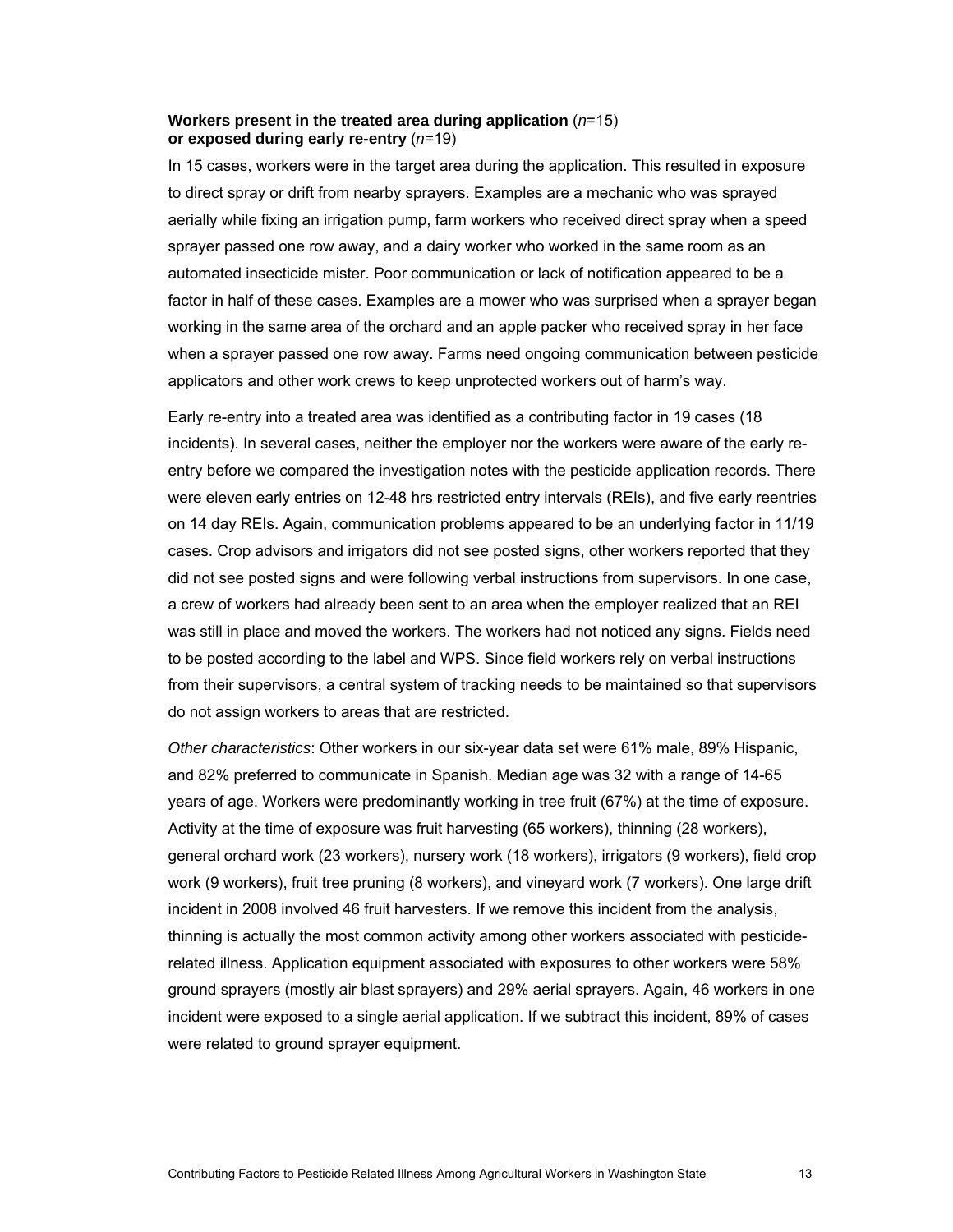# **Limitations**

Information on contributing factors was largely collected through phone interviews with workers who had become ill or injured. We did not routinely contact employers to confirm that the information was consistent with their understanding of the event. Since the worker is not initiating the call to the Pesticide Program and often does not want us to contact his or her employer, we are limited by information that is one-sided. We do see the pesticide application records and the findings of enforcement agencies if the case was co-investigated but the information should still be considered incomplete. The information is collected for the sole purpose of guiding prevention.

# **Conclusions**

## **Pesticide Drift**

Agricultural pesticide drift was a source of exposure for 30% of the workers with DPP illness or injury in this six-year period. Most of these workers were engaged in thinning, harvesting, pruning, or irrigating at the time of exposure. We identified several preventable factors that contribute to agricultural pesticide drift:

- Inadequate communication between applicators and other workers or neighbors.
- Proximity of application equipment to workers, roads, and homes.
- Use of equipment that is prone to drift (such as orchard air blast sprayers).
- Use of fumigant and other acutely toxic products.
- Application during unfavorable weather conditions.

## **Personal Protective Equipment**

Missing required PPE was a contributing factor in 41% of handler cases documented. Top reasons for missing PPE were that employer didn't provide it, handler didn't think it was needed for the task, and handler removed PPE to clean or fix equipment.

- Employers need to provide all PPE required on the pesticide label and ensure their handlers wear it.
- Handlers need to wear handlers gear when cleaning and fixing contaminated equipment, moving open containers, transferring pesticides, or anytime they are doing tasks in an area being sprayed.

PPE problems such as poor fit, delayed change-out of respirator cartridges, and wearing damaged PPE, were documented in 17% of the handler cases over a six-year period.

• Many of the PPE problems identified could be addressed by attention to proper cartridge change-out and daily fit checking of respirators. Handlers should conduct a negative and positive pressure check every time they don their respirator.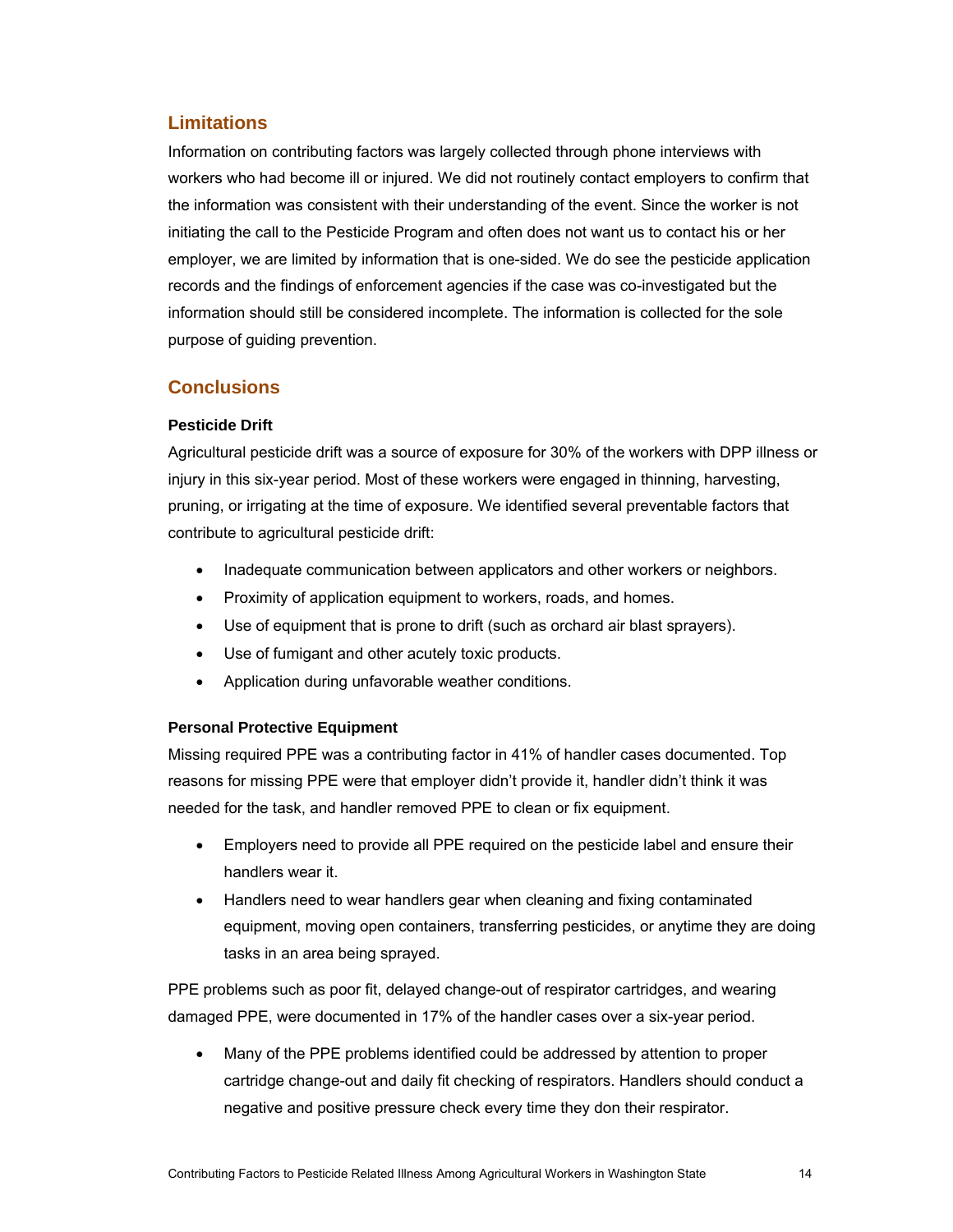• Both goggles and respirators should maintain their seal to the face when the handler's head turns to the side.

### **Prevention Messages by Target Audience**

We have organized our key findings by target audience for easy incorporation into prevention activities. These are shown below.

# **Key Prevention Messages by Target Group**

| <b>Male Hispanic Handlers</b><br>(in Spanish)                           | Important to wear all required PPE (especially goggles, gloves)<br>$\bullet$<br>Employers must provide you with what the label requires.<br>٠<br>Wear for all handling tasks including cleaning spray<br>×,<br>equipment.<br>Always wear splash protection when adjusting or fixing<br>$\blacksquare$<br>pressurized equipment.<br>Check the fit of your goggles and respirator every time.<br>$\bullet$<br>Spray drift from air blast sprayers can travel far especially when<br>$\bullet$<br>trees are bare. Make sure thinners and other workers are a safe                                                                                                                                                                                                       |
|-------------------------------------------------------------------------|----------------------------------------------------------------------------------------------------------------------------------------------------------------------------------------------------------------------------------------------------------------------------------------------------------------------------------------------------------------------------------------------------------------------------------------------------------------------------------------------------------------------------------------------------------------------------------------------------------------------------------------------------------------------------------------------------------------------------------------------------------------------|
|                                                                         | distance.<br>Communicate spray plans with foremen of other work crews and<br>$\bullet$<br>irrigators on the farm.                                                                                                                                                                                                                                                                                                                                                                                                                                                                                                                                                                                                                                                    |
| <b>Male and female</b><br><b>Hispanic field workers</b><br>(in Spanish) | If a sprayer comes into your work area, find your foremen and<br>$\bullet$<br>move.<br>Report drift to your foremen and decontaminate exposed skin<br>$\bullet$<br>and clothes.                                                                                                                                                                                                                                                                                                                                                                                                                                                                                                                                                                                      |
| <b>Agricultural</b><br><b>Employers/foremen</b>                         | Provide workers with all PPE required on pesticide label.<br>$\bullet$<br>Supervise handlers to ensure they wear PPE and wear it<br>$\bullet$<br>correctly. Ensure proper respirator cartridge replacement.<br>Unlicensed handlers need close supervision.<br>$\bullet$<br>Keep workers out of harm's way: facilitate communication<br>$\bullet$<br>between spray crews and others.<br>Notify neighbor farms when spraying blocks along the property<br>$\bullet$<br>line.<br>Post treated fields with required warning signs throughout the re-<br>$\bullet$<br>entry period.<br>Track REI's centrally at the office where work is assigned;<br>$\bullet$<br>ensure that crews and irrigators are not verbally directed to work<br>in areas before REI has expired. |
| <b>EPA</b>                                                              | Review REI's to ensure they are protective.<br>$\bullet$<br>Give guidance for safe distance from orchard air blast sprayer.<br>$\bullet$<br>Continue to encourage alternatives to acutely toxic pesticides.<br>$\bullet$<br>Review worker exposure assumptions for handlers on air blast<br>sprayers.                                                                                                                                                                                                                                                                                                                                                                                                                                                                |